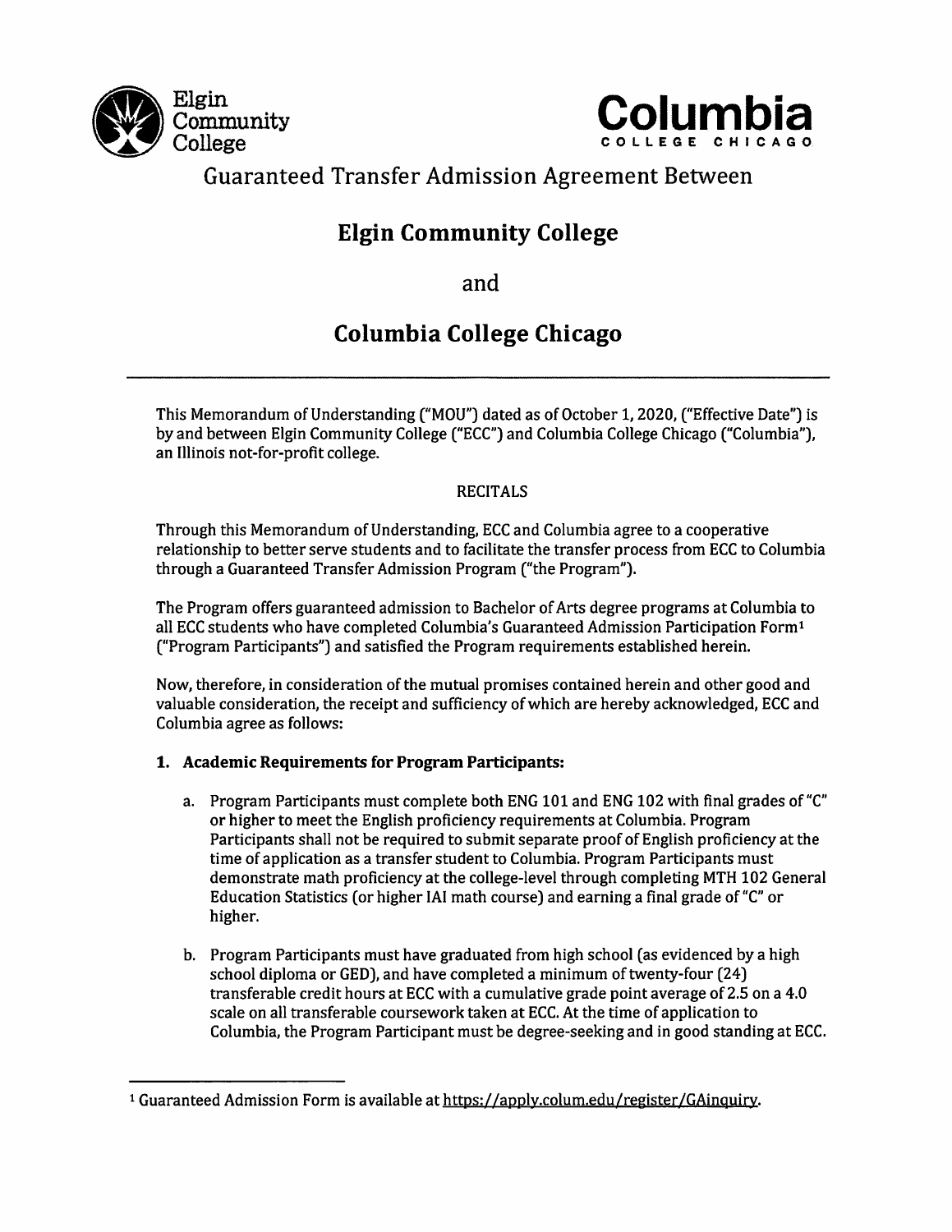- c. Courses numbered lower than 100-level and other courses deemed non-transferrable by Columbia are not included in the Program. Columbia shall apply no more than seventy-five [75] transfer credit hours towards completion of a Bachelor of Arts Degree at Columbia. The maximum of 75 credit hours includes transferable post-secondary coursework in addition to AP/IB/CLEp and military credits. Program participants and advising staff should refer to Transferology<sup>2</sup> for the most recent ECC course transferability information. Only coursework for which a Program Participant earns a "C" or higher is transferrable, except for Illinois Articulation Initiative ("lAI"] eligible general education courses ("GECC") applying toward the general education core curriculum at Columbia. GECC applicable coursework must be graded at a "D" or higher to transfer for lAI eligible students, with the exception of a college-level math course and the composition sequence, as addressed above in section  $1(a)$ , which require a final grade of "C" or higher.
- d. Each institution shall encourage Program Participants to track their progress towards completion of the Program requirements by working with their transfer advisors at both ECC and Columbia. Program Participants shall authorize ECC and Columbia to share their education records, as defined by the Family Educational Rights and Privacy Act of 1974, and its implementing regulations ("FERPA"). Program Participants will complete the online Guaranteed Admission Participation Form which will allow the sharing of education records between Columbia and ECC. Columbia shall provide reasonable advising services to Program Participants seeking to discuss Columbia's academic program requirements and transfer credit policies. Columbia may elect to communicate directly with Program Participants to inform them of presentations, workshops, activities, visits, and other events and resources relevant to Program Participants.

#### 2. Admission Requirements for Program Participants:

- a. Program Participants must apply to Columbia through its transfer enrollment process and meet all applicable requirements and deadlines, including but not limited to the payment of tuition and fees, completion of a background check [if required], and receipt of certain vaccinations. Unless explicitly stated herein, all Program Participants who enroll at Columbia are subject to the same general rules and requirements applicable to all other Columbia students, including, but not limited to, those governing course enrollment, financial aid, academic sanction, suspension, and expulsion.
- b. Program Participants who satisfy the Program requirements are eligible to enroll in any available Bachelor of Arts program listed in Appendix A, which is attached hereto and incorporated by reference as if fully set forth herein. All other Columbia degree programs, including, but not limited to, its Bachelor of Music, Bachelor of Science, and Bachelor of Fine Arts programs, require additional review and consideration for enrollment. Applicants transferring from ECC through the Program are not precluded from pursuing these selective-entry programs. However, admission is not guaranteed.
- c. Notwithstanding anything to the contrary, Columbia reserves the right to deny admission or the benefits of the MOU to individuals who: [1] have been suspended, dismissed, or expelled for academic or non-academic reasons from any academic

<sup>2</sup> The Transferology site is www.transferologv.com.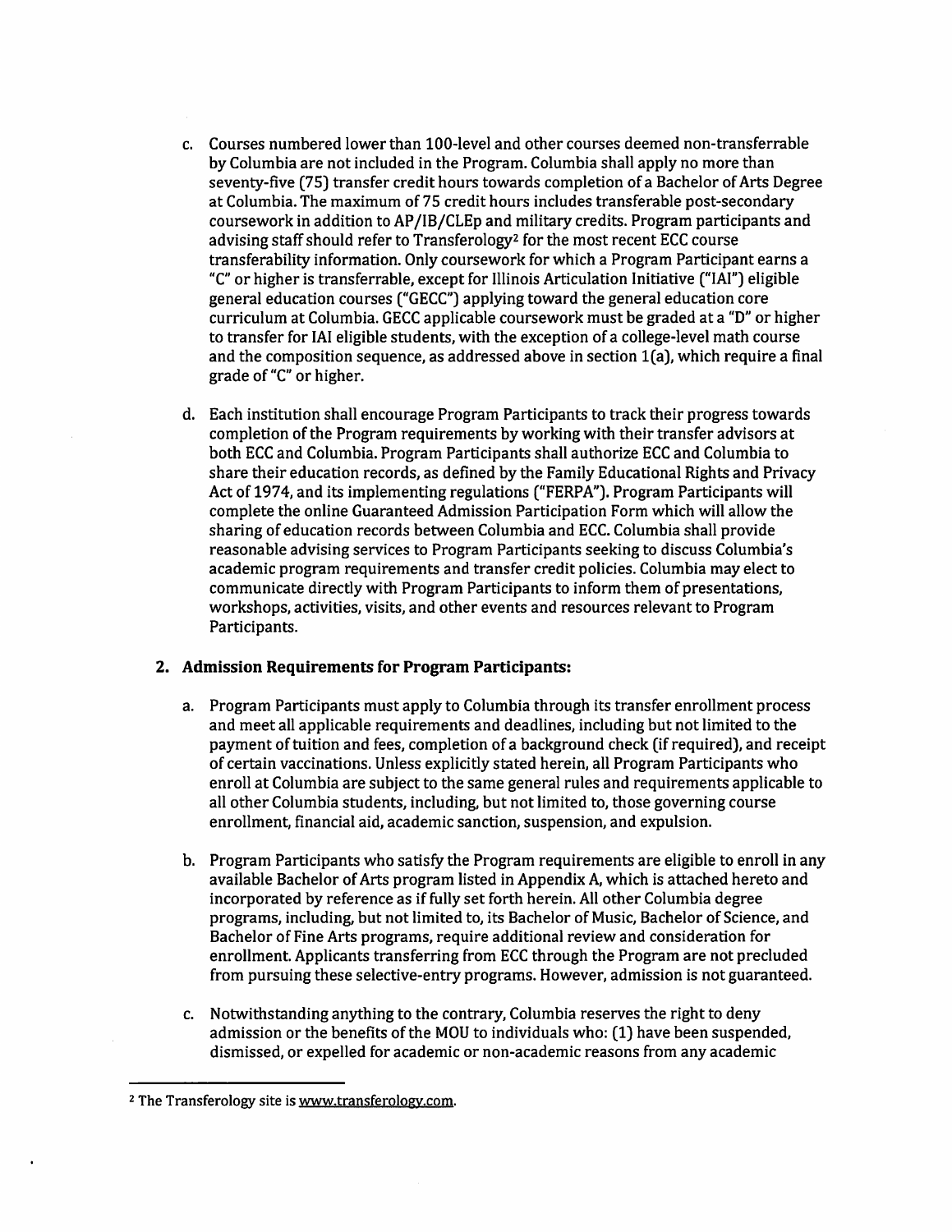institution; (2) have been convicted of any criminal offense; or (3] present other factors in their personal or academic background that Columbia deems inappropriate, inconsistent with Columbia standards, or otherwise harmful as determined by Columbia's Admissions Committee or Columbia's Office of the Dean of Students.

d. Failure to meet the academic and admission requirements for the Program does not preclude Program Participants from applying and being considered for admission to Columbia under the same conditions as traditional transfer applicants.

#### 3. Eligibility for a Program Transfer Scholarship:

a. As indicated in the chart below. Program Participants shall receive an admissions scholarship for their first year of enrollment at Columbia based on their cumulative grade point average on all transferrable course work taken at ECC, in addition to completion of the associate degree at ECC prior to enrolling at Columbia. This annual scholarship is renewable each year up to one hundred and twenty (120) attempted credits hours or four (4) years, whichever is reached first, upon the terms and conditions provided online<sup>3</sup>, to the extent applicable. Applicants shall be considered for additional merit-based scholarships for which they qualify and apply [when required). Completion of the Free Application for Federal Student Aid ("FAFSA") is required for consideration for many need-based awards.

| <b>Grade Point Average</b> | <b>No Associate</b><br>Degree earned | <b>Associate Degree</b><br>earned |
|----------------------------|--------------------------------------|-----------------------------------|
| $4.00 - 3.75$              | \$6,000                              | \$8,000                           |
| $3.74 - 3.51$              | \$5,500                              | \$7,500                           |
| $3.50 - 3.26$              | \$5,000                              | \$7,000                           |
| $3.25 - 3.00$              | \$4,500                              | \$6,500                           |
| $2.99 - 2.75$              | \$4,000                              | \$6,000                           |

#### 4. Reverse Transfer;

Columbia shall endeavor in good faith to facilitate the transfer of credit back to ECC ("Reverse Transfer") for Program Participants who do not earn their associate degree at ECC prior to transfer to Columbia. Reverse Transfer enables ECC to include acceptable Columbia coursework in their review of degree completion.

#### 5. Term:

a. This MOU will remain in effect until terminated as provided below. The Program will be subject to annual review to adjust scholarship requirements and amounts, participating degree programs and requirements, and any other terms of the MOU the parties deem appropriate. Any changes to the Program must be agreed-upon in writing at least sixty (60) days prior to the first day of instruction (at both institutions) of the academic year in which the change will be implemented.

<sup>3</sup> Dean's Scholarship information is available at https://www.colum.edu/student-financialservices/scholarships/deans-scholarship.html.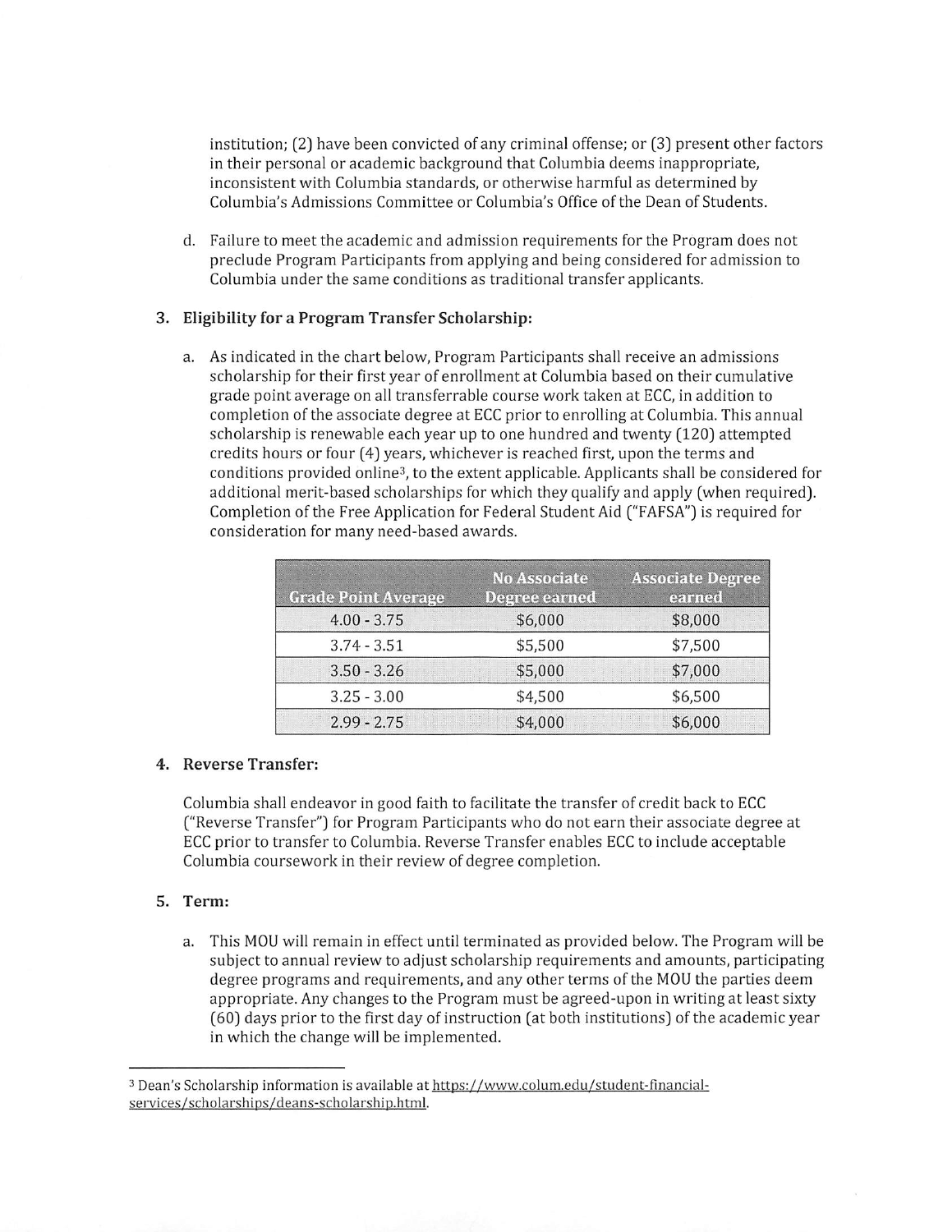- b. Either party may terminate this MOU for any reason or no reason upon sixty (60) days' written notice to the other party.
- c. In the event of termination, the Program Participants at the time of termination will be guaranteed transfer into Columbia provided they satisfy all Program requirements and apply for admission as a transfer student to Columbia no later than two (2) years after the date of termination.

#### 6. Miscellaneous:

- a. <u>Marketing.</u> ECC shall publish the details of this Program in a form agreeable to Columbia on its website to market it to students. Columbia and ECC will have the right to review and approve all advertising for the Program.
- b. <u>Severability.</u> If any provision of this MOU is found illegal, unenforceable or in conflict with any law by a court of competent jurisdiction, such provision of this MOU shall be deemed severed from this MOU and the validity of the remainder of this MOU shall not be affected thereby.
- c. Governing Law & Venue. This MOU shall be governed by and construed in accordance with the laws of the State of Illinois. The parties shall use Cook County in the State of Illinois as the venue for any disputes arising from or in connection with this MOU.
- d. Notices. All notices or other written communications relating to termination, expiration, or any other legal matter relating to this MOU will be effective when received in accordance with this Section 6(d) and must be given in writing by courier or reputable overnight delivery service, or by certified mail, return receipt requested, to either party at the following address (or to such other address as such party may substitute, by providing a written notice in the manner specified in this Section) with, in the case of the Columbia, an additional copy addressed to "General Counsel;"

For Elgin Community College: Sean Jensen Elgin Community College 1700 Spartan Dr. Elgin, IL 60123

For Columbia College Chicago: Holly Herrera, PhD Columbia College Chicago 600 S. Michigan Avenue, Ste. 601A Chicago, IL 60605

cc: cc: Elgin Community College Office of General Counsel 1700 Spartan Dr. Elgin, IL 60123

Columbia College Chicago Office of the General Counsel 600 S. Michigan Avenue, Rm. 810 Chicago, Illinois 60605

- e. <u>Waivers.</u> The waiver by either party of any provision of this MOU on any occasion and upon any particular circumstance shall not operate as a waiver of such provision of this MOU on any other occasion or upon any other circumstance. No such waiver shall be effective unless in writing and then only to the extent expressly set forth in writing.
- f. <u>Amendments</u>. This MOU may be modified or amended only via a writing signed by both parties.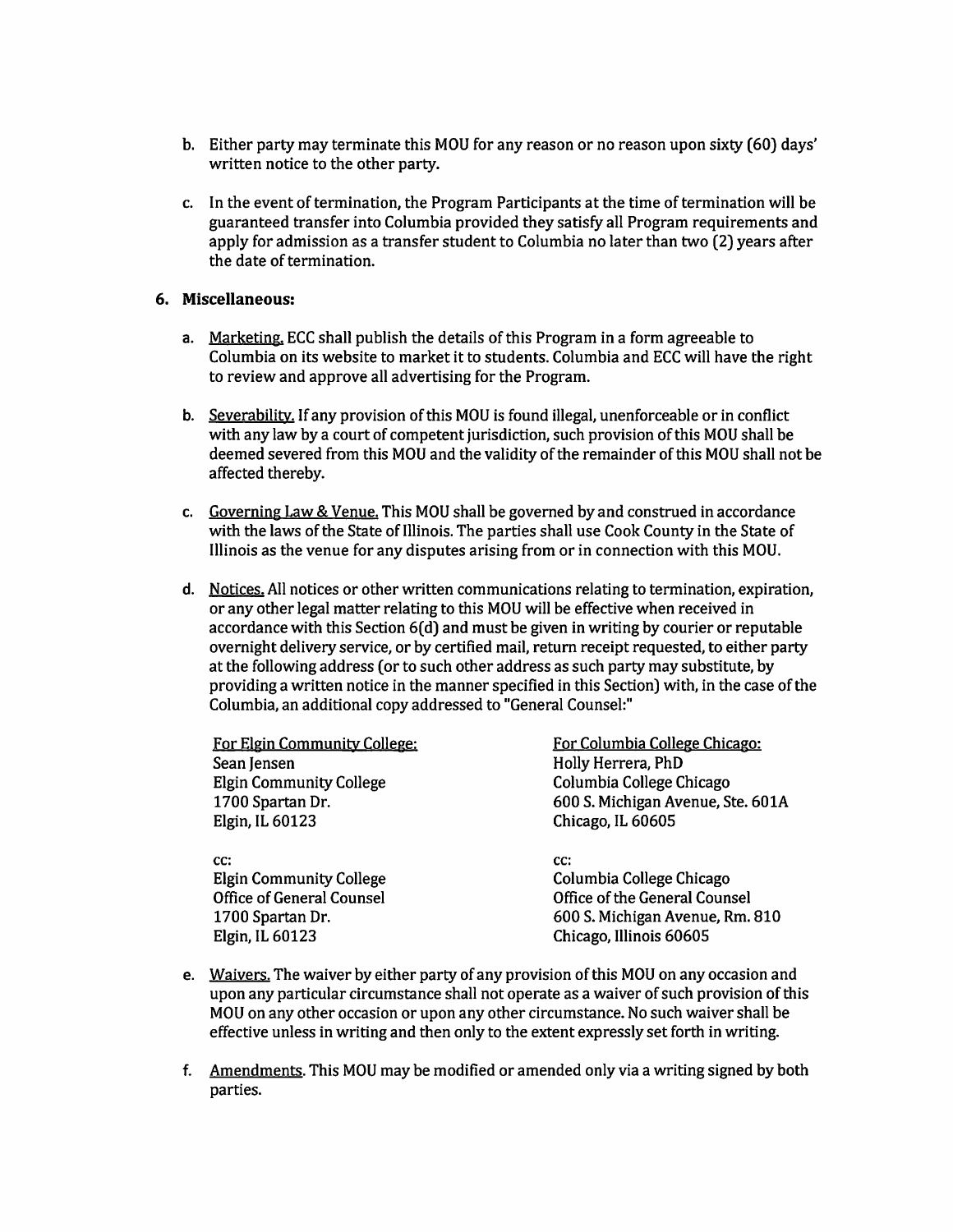- g. <u>Assignment.</u> Neither party may assign its rights or delegate its duties under this MOU. Any attempted assignment or delegation in violation of this Section shall be null and void.
- h. Entire Agreement & Modification. This MOU contains the entire understanding of the parties with respect to the subject matter hereof and supersedes all other agreements, understandings, communications and promises of any kind, whether oral or written, between the parties with respect to such subject matter. This MOU shall not be modified, altered, or amended in any way other than by a written instrument executed by the parties.
- i. Counterparts: Facsimile Signatures. This MOU may be executed in multiple counterparts, all of which shall be originals and which together shall constitute a single agreement. For the purpose of interpreting this MOU, facsimile signatures shall be considered equivalent to original signatures.
- J. <u>Survival</u>. All sections of this Agreement which by their nature would be expected to survive termination or expiration shall do so.
- k. <u>Independent Contractors.</u> The parties are independent contractors, and no agency, partnership, franchise, joint venture, or employment relationship is intended or created by this MOU. Neither party shall make any commitment, or give the impression that it has authority to make any commitment, on behalf of the other party.
- Compliance with Laws. The parties shall comply with all applicable laws and regulations in performing their obligations hereunder, including, but not limited to, FERPA. When taking actions (or failing to act) in any way relating to this MOU, each party agrees that it shall not unlawfully discriminate against any person on the basis of race, sex, sexual orientation, religion, disability, age, national origin, or ancestry, genetic information, military status, gender identity and expression, veteran status, pregnancy or color.
- m. Force Majeure. Neither party shall be responsible for failure to perform the MOU if circumstances beyond its control [including but not limited to: acts of God, hurricanes, floods, epidemic or pandemic, strikes, work stoppages, or other labor disturbances, governmental authority, or declared war in the United States) make it illegal or impossible to perform as required. In such event, both parties shall use good faith efforts to arrange for a mutually agreeable alternative form of performance. If the parties are unable to agree to an alternative form of performance, the MOU shall terminate and neither party shall have any further obligations to perform.
- n. <u>Headings</u>. The section headings appearing in this MOU are inserted only as a matter of convenience and in no way define, limit, construe or describe the scope or extent of any such section, or in any way affect this MOU.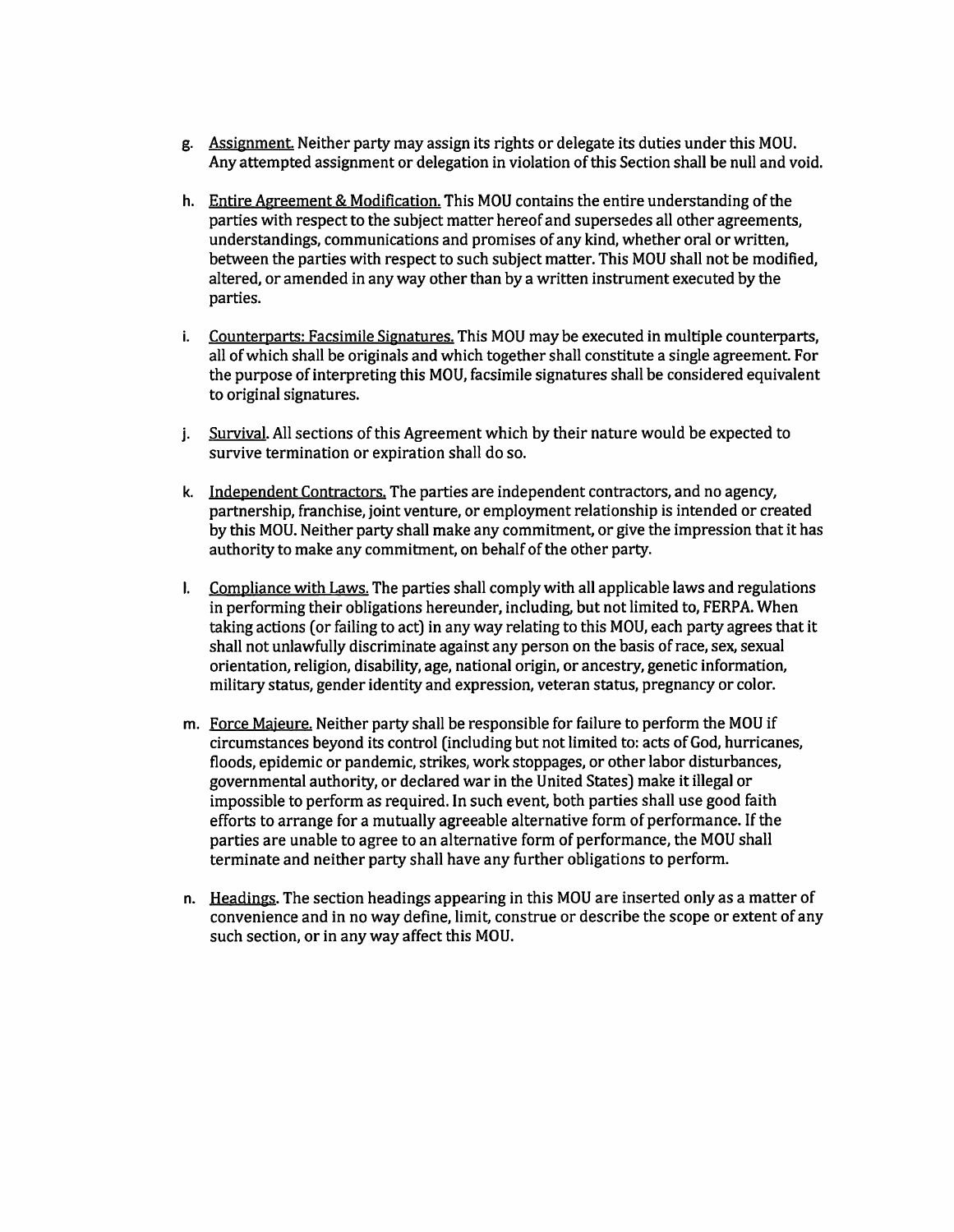By signing below, each party acknowledges its agreement with the terms and conditions of this MOQ and each signatory represents and warrants that he/she is authorized to sign on behalf of and to bind his/her party to all of the terms and conditions of this MOD as of the Effective Date.

Fan.

David Sam, PhD, JD, LLM President

.

Elgin Community College Columbia Columbia College Chicago

Hely Henera

Date September 30, 2020

Holly Herrera, PhD Associate Provost for Transfer Initiatives and Academic Partnerships

 $\mathbf{r}$ 

Date September 24, 2020

Thema ew IM N

Vice President, Teaching, Learning & Student Development

9-9-2020 Date